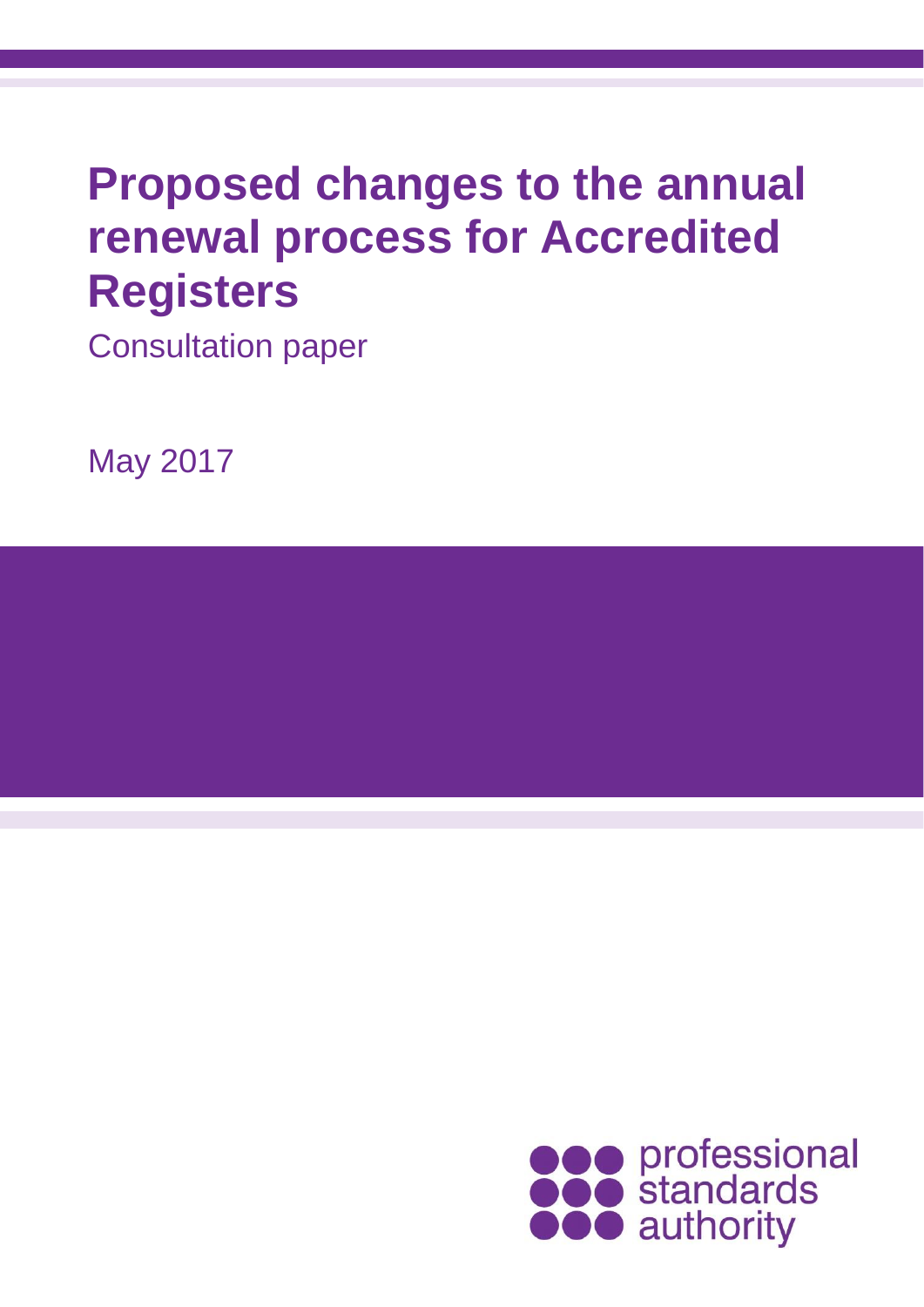### **About the Professional Standards Authority**

The Professional Standards Authority for Health and Social Care<sup>1</sup> promotes the health, safety and wellbeing of patients, service users and the public by raising standards of regulation and voluntary registration of people working in health and care. We are an independent body, accountable to the UK Parliament.

We oversee the work of nine statutory bodies that regulate health professionals in the UK and social workers in England. We review the regulators' performance and audit and scrutinise their decisions about whether people on their registers are fit to practise.

We also set standards for organisations holding voluntary registers for people in unregulated health and care occupations and accredit those organisations that meet our standards.

To encourage improvement we share good practice and knowledge, conduct research and introduce new ideas including our concept of right-touch regulation.<sup>2</sup> We monitor policy developments in the UK and internationally and provide advice to governments and others on matters relating to people working in health and care. We also undertake some international commissions to extend our understanding of regulation and to promote safety in the mobility of the health and care workforce.

We are committed to being independent, impartial, fair, accessible and consistent. More information about our work and the approach we take is available at [www.professionalstandards.org.uk.](http://www.professionalstandards.org.uk/)

 $\overline{a}$ 

<sup>&</sup>lt;sup>1</sup> The Professional Standards Authority for Health and Social Care was previously known as the Council for Healthcare Regulatory Excellence

<sup>2</sup> *Right-touch regulation revised (October 2015)*. Available at [www.professionalstandards.org.uk/policy-and-research/right-touch-regulation](file:///D:/Users/gmockler/AppData/Local/Microsoft/Windows/Temporary%20Internet%20Files/Content.Outlook/VYV4HWJ0/www.professionalstandards.org.uk/policy-and-research/right-touch-regulation)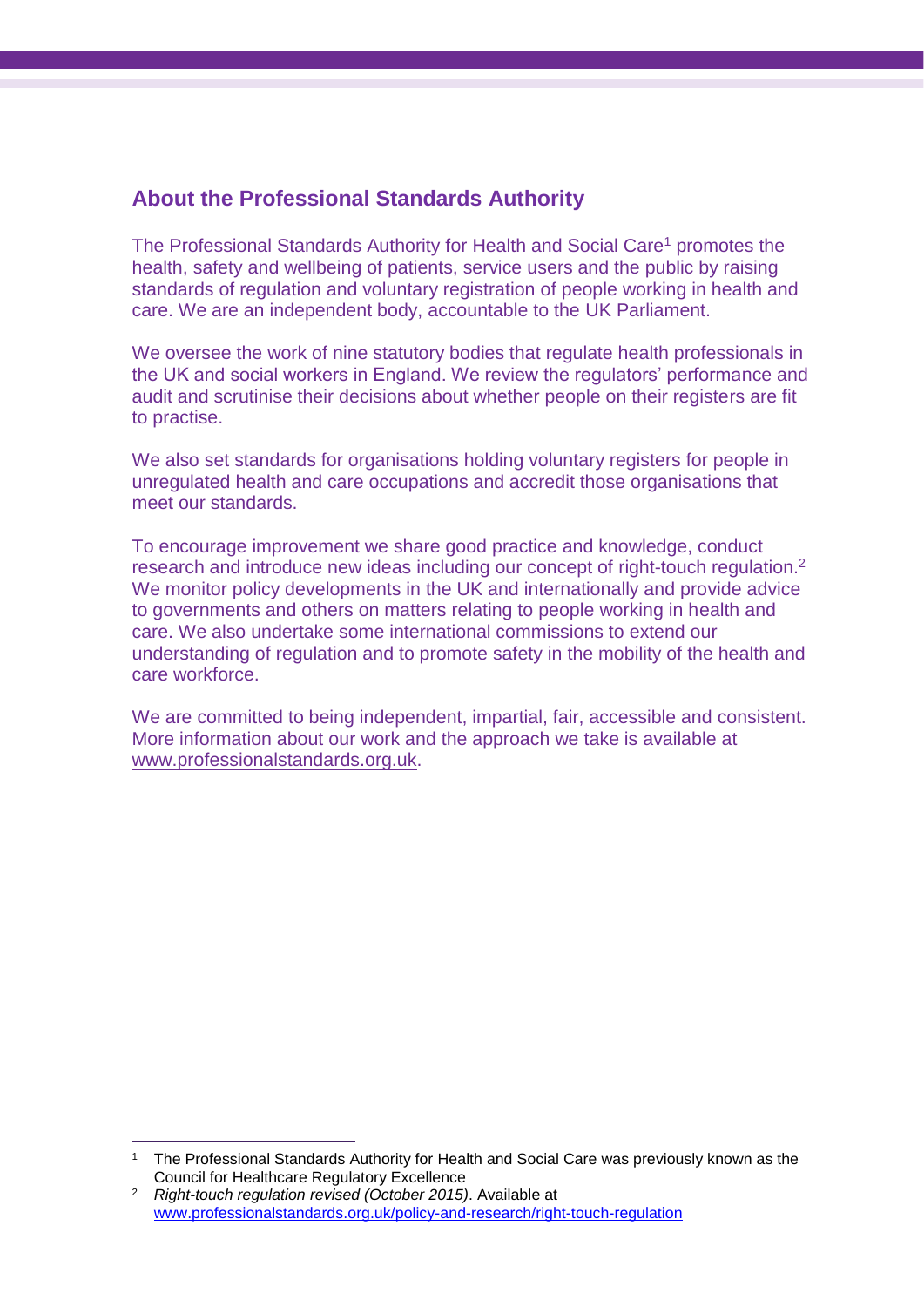# **Contents**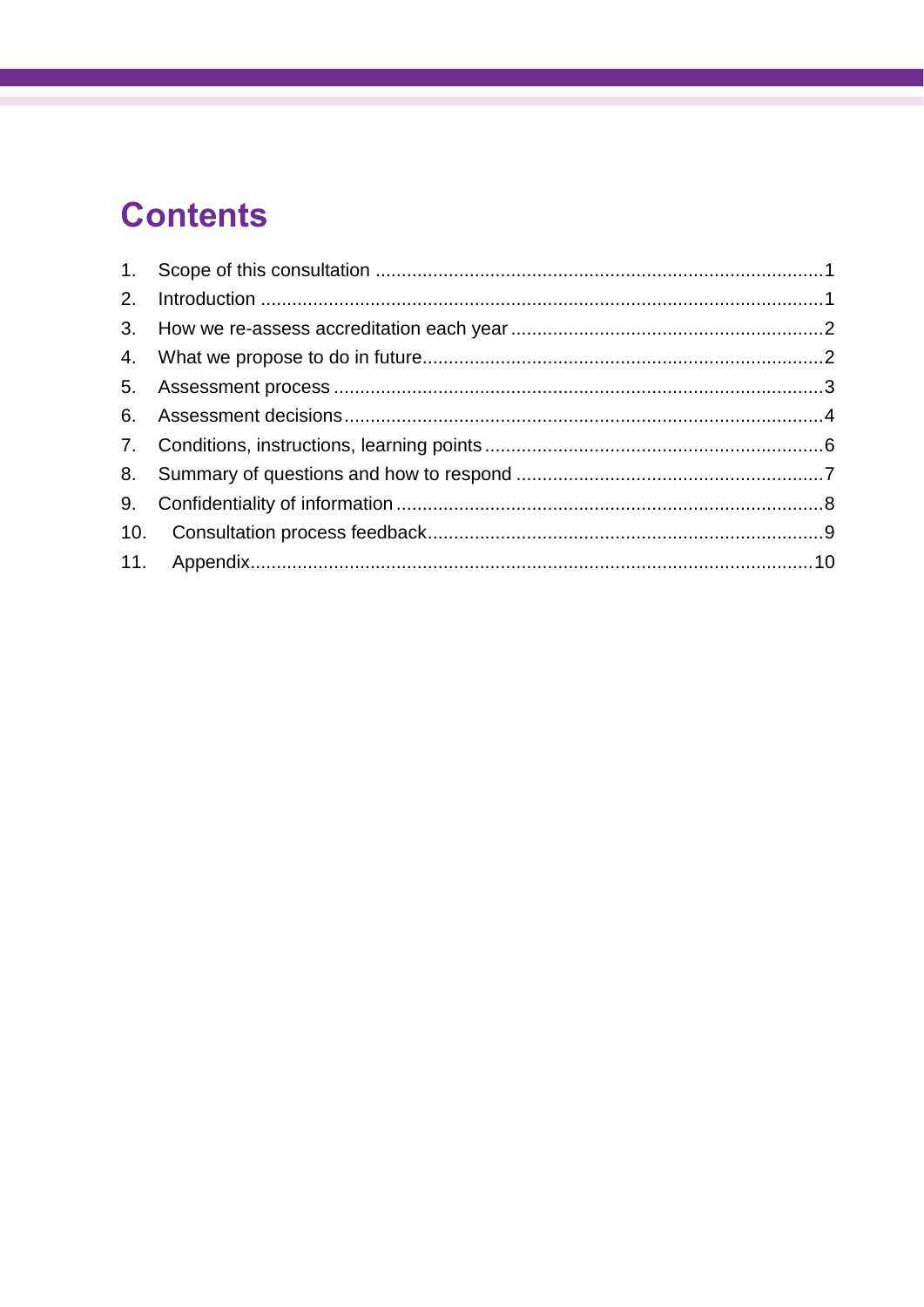### <span id="page-3-0"></span>1. Scope of this consultation

- 1.1 This consultation sets out our proposals to change how we assess applications to renew accreditation of registers. We are proposing to introduce changes to ensure that the process is more risk based, targeted and proportionate.
- 1.2 We do not propose to make changes to the initial accreditation process at this time.

### <span id="page-3-1"></span>2. Introduction

- 2.1 The Accredited Registers programme has been in operation for over four years, during which time minor changes to the programme and *Standards for Accredited Registers* have been made.
- 2.2 The legislative framework for our responsibilities is set out in the Health and Social Care Act 2012, which gives us the authority to set standards for voluntary registers of health and care professionals and workers, and accredit any that meet them. Our standards are set out in our *Standards for Accredited Registers.*  Registers must demonstrate that they meet all of our Standards to become accredited.
- 2.3 We aim to carry out our assessments in line with our values. We are committed to being:
	- Focused on the public interest
	- Independent
	- **•** Fair
	- Transparent
	- Proportionate.
- 2.4 More recently, some Accredited Registers have suggested that changes might be made to the annual review process to make this more proportionate and focused on areas of risk.
- 2.5 We have observed that all new applicants have had to make changes to achieve or maintain our Standards during the first two to three years of accreditation. Thereafter, the majority complete the annual review process successfully and with very few conditions.
- 2.6 We recognise therefore that the programme has reached a level of maturity where changes are possible, and arguably necessary, to ensure it continues to lead the way as a model of risk-based assurance.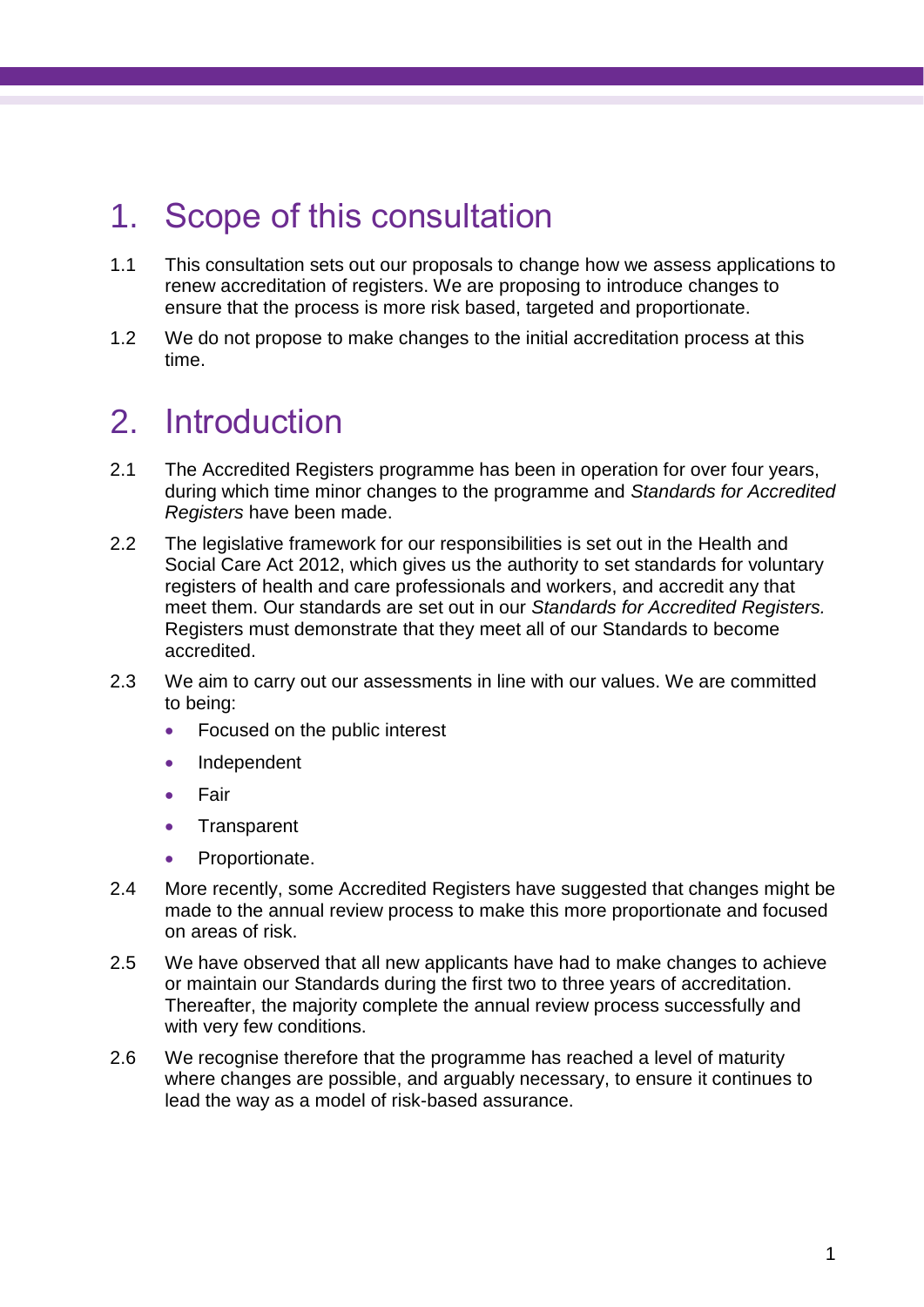### <span id="page-4-0"></span>3. How we re-assess accreditation each year

- 3.1 Currently, although our process allows variations in the annual review assessment process, in practice it has tended to be uniform.
- 3.2 Our Standards cover 11 areas including commitment to public protection, governance, standards for registrants, education and training and complaints. The 11 Standards form the basis of our assessment.
- 3.3 Each year, the registers return an application form on which they declare whether they continue to meet the Standards and if any substantial changes have been made. They provide us with an updated risk assessment and tell us about hearings and complaints. During the year, we gather information about the register from a range of sources.
- 3.4 When a register's accreditation is due for renewal, we put out a call for information and ask stakeholders to share their experience of the register with us. We also review the register's website to see how accessible and easy it is to find relevant information from the point of view of a member of the public accessing a register's website for the first time. We ask the register additional questions and may also carry out a site visit, including observing a hearing or reviewing complaints files if we have not already done so.
- 3.5 We may also decide to focus on a particular area within the Standards for one, or all registers. For example, this year we are focusing on complaints handling for every renewal application.
- 3.6 Once we have gathered this information we present it in a report to an Accreditation Panel, which decides if the register is continuing to meet our Standards. It may: renew accreditation; impose conditions, instructions and learning points; suspend; or refuse accreditation.

### <span id="page-4-1"></span>4. What we propose to do in future

- 4.1 We propose to introduce changes to our processes to vary our assessments according to risk.
- 4.2 We will introduce a new step, based on evidence considered by the Accreditation team, to decide what type of assessment we will carry out. A single moderator (see 'Assessment decisions' section) will decide one of three outcomes:
	- No further assessment
	- Targeted review
	- Detailed review.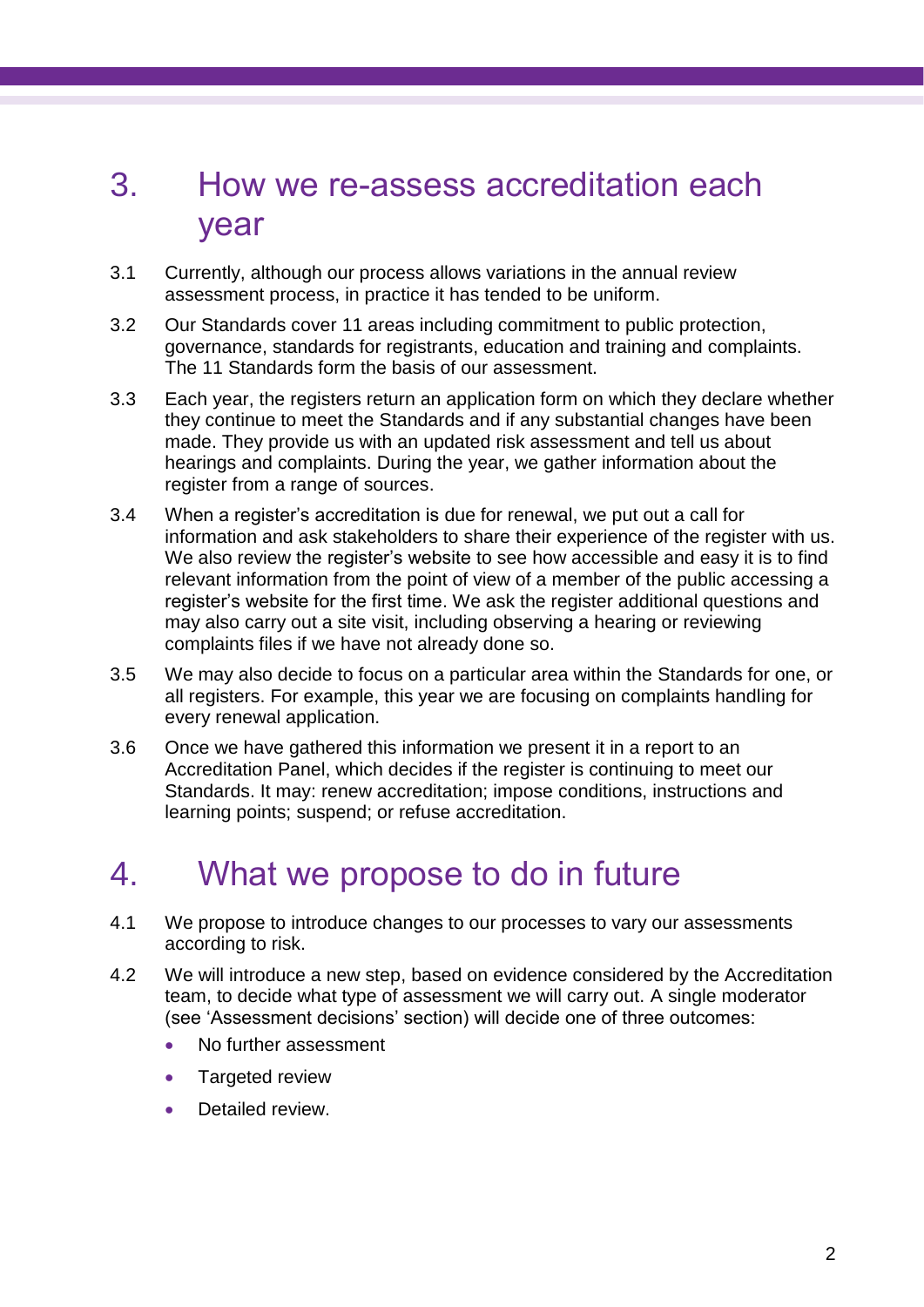### <span id="page-5-0"></span>5. Assessment process

- 5.1 The process for applying for renewal of accreditation will change, so that greater emphasis is placed on the Accreditation team gathering evidence proactively during the year. The team will gather evidence throughout the year from publicly available sources, through checks and sampling. This will include, but will not be limited to:
	- Sampling external communications, including newsletters, social media and other materials
	- Reviewing minutes of Board meetings<sup>3</sup>
	- Reviewing complaints, comments and compliments received
	- Checking entries on registers
	- Monitoring reports from other bodies including the Advertising Standards Authority
	- Reviewing annual reports, including those produced by Boards or other oversight bodies
	- Monitoring changes to the organisations holding registers.
- 5.2 The Accreditation team will populate an annual review form for each register based on the information held. Each register will then be responsible for providing any updates from the year not covered by the Accreditation team's evidence. This will shift the focus onto the Accreditation team for evidence gathering during the year, but will continue to place responsibility on the registers at the time of renewal to draw our attention to any matters affecting compliance with our Standards, including developments, achievements or problems.
- 5.3 We will continue to invite stakeholders to share their experiences of the register, as we do now. The Accreditation team will retain the opportunity to seek further information from a register as part of the annual renewal process.
- 5.4 Based on the information analysed by the Accreditation team, one of the following three outcomes will be determined by the moderator:
	- **No further assessment.** Where the moderator decides that the register continues to meet all the Standards, no further assessment will be made. Further information to that supplied in the annual review form may be required to make this decision
	- **Targeted review.** Where the moderator has concerns that the register may not meet up to two Standards, they may instruct the Accreditation team to carry out a targeted review. This may include a review of further documentation, interviews with register staff, a site visit, or a combination of these activities
	- **Detailed review.** Where the moderator has concerns about the register's performance that spans three or more Standards, they may instruct the Accreditation team to carry out a detailed review. This may include a review

 $\overline{a}$ 

<sup>3</sup> Note: if minutes are not available on the register's website the team will request them.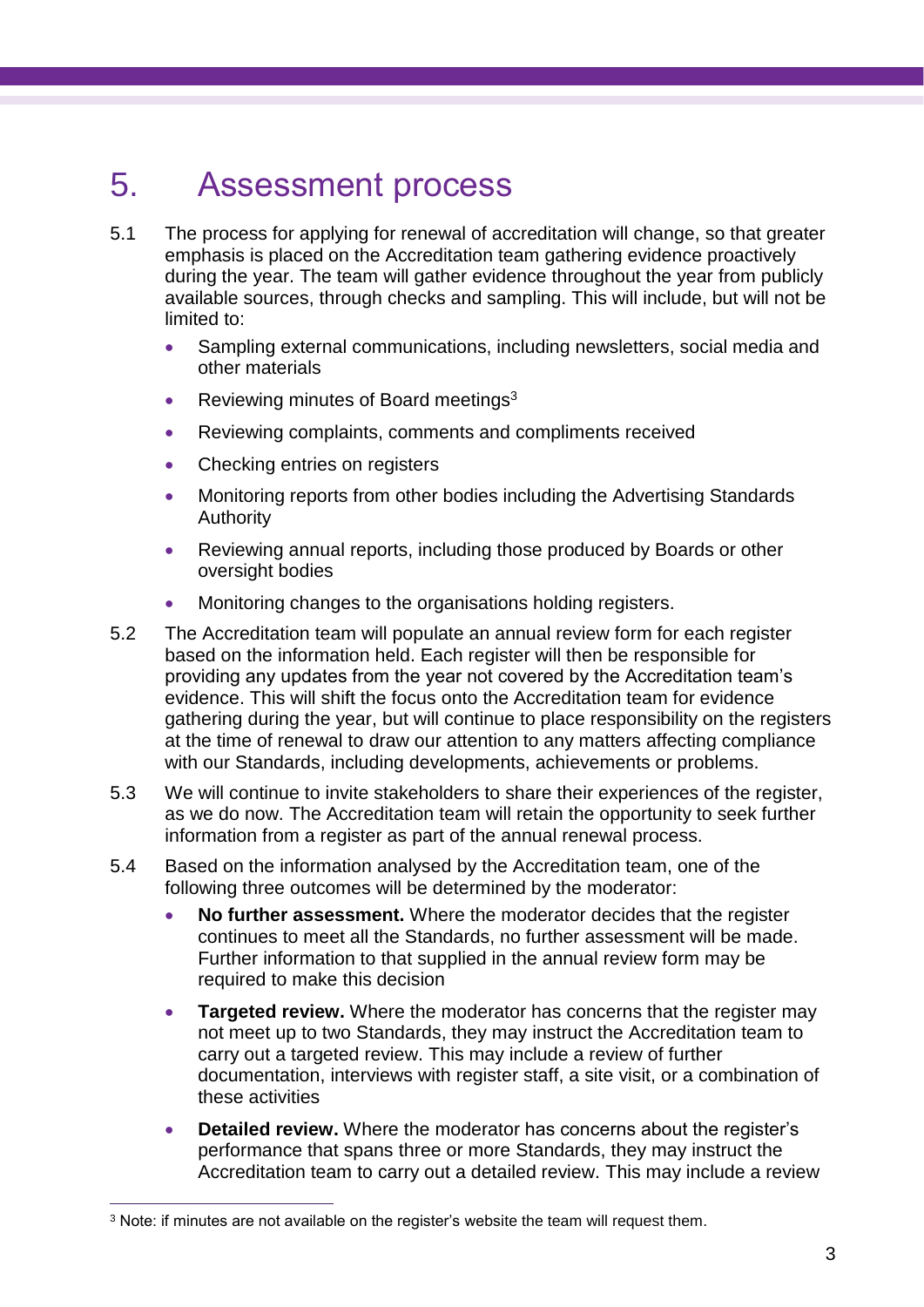of further documentation, interviews with register staff, a site visit, or a combination of these activities.

- 5.5 The appendix provides a flowchart outlining the processes.
- 5.6 If no detailed review has been carried out after three years, the Authority reserves the right to do so at its discretion.
- 5.7 Nothing within these changes alters the Authority's ability to make enquiries within the current year of accreditation, if it is concerned that any standard may not be met. For example:
	- Incidents of harm that indicate non-compliance with one or more Standards likely to compromise a register's ability to protect the public or which are likely to undermine public confidence in the register
	- Credible intelligence indicating that one or more Standards are not met and in the judgement of the team, need investigating
	- **Breaches of the trademark licensing agreement or other serious** communication failures likely to undermine public confidence in the register or damage the reputation of the programme.
- 5.8 We do not envisage that the proposed changes to the annual review assessment process will negatively impact public protection.

The new processes are designed to increase the emphasis on the evidence gathered by the Authority and improve the flexibility with which we can assess organisations. The assessment burden on those registers that demonstrate that they meet the Standards will be reduced. We anticipate that new registers will continue to receive close attention during the first two to three years of accreditation as experience has shown that most continue to need to make improvements during this period. However, as registers become more experienced, the need for such close scrutiny might lessen.

#### *Consultation questions*

**Q1:** What are your opinions on our proposal to introduce an initial step to decide the type of assessment we will carry out, including no further assessment? If you do not agree, please tell us why. If you have further suggestions, please detail these.

**Q2:** What are your opinions on the proposed changes to the annual review assessment process? If you do not agree, please tell us why. If you have further suggestions, please detail these.

**Q3:** What impact do you think the proposed changes will have, including on public protection and on Accredited Registers as organisations?

### <span id="page-6-0"></span>6. Assessment decisions

6.1 Currently, Accreditation Panels are responsible for making decisions on the vast majority of accreditation outcomes, including the meeting of conditions. We believe that this adds unnecessary time and costs and as such are proposing to change it as below and within table 1: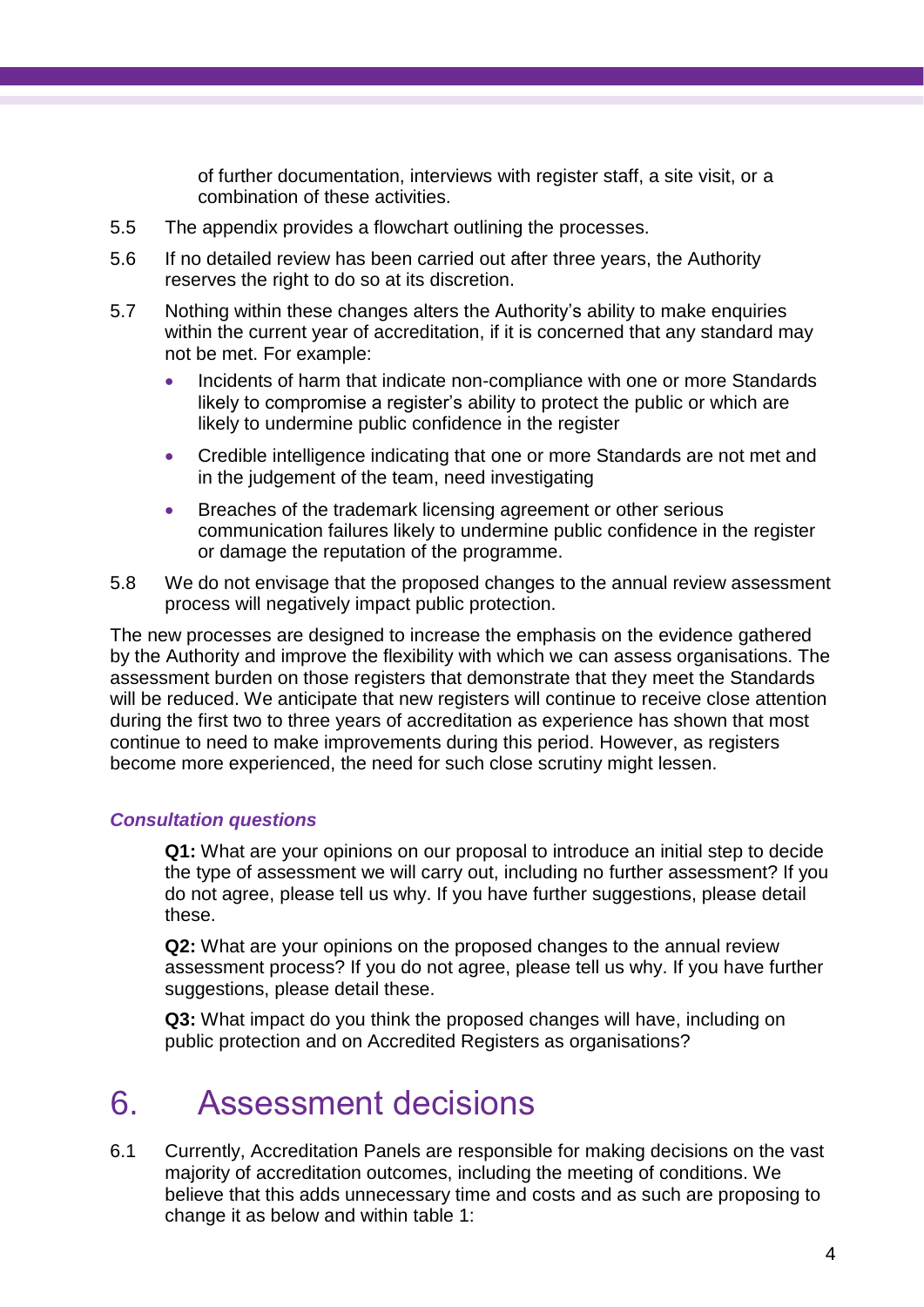- Where the Accreditation team considers that a register meets all the Standards, they will refer the register to a moderator. The moderator may renew accreditation or renew accreditation with recommendations (see below). If the moderator is not satisfied that the register meets the Standards, they may ask the Accreditation team to seek further information, or carry out a targeted or detailed assessment
- Where the Accreditation team considers that a register does not meet one or more of the Standards, they will seek approval from the moderator to undertake a targeted or detailed review. Accreditation Panels will be convened to determine the outcomes of targeted and detailed reviews. The Panel may decide to renew accreditation, to renew accreditation with conditions and/or recommendations, to suspend accreditation, or to remove accreditation.
- 6.2 If a register is unhappy with a decision by the moderator or an Accreditation Panel, it may appeal the decision under our Appeals procedure.

| <b>Annual review decision</b>                                                                 | <b>Proposed</b><br>moderator | <b>Current decision</b><br>maker |
|-----------------------------------------------------------------------------------------------|------------------------------|----------------------------------|
| Initial determination of whether all<br>Standards are met and which<br>assessment is required | <b>Director</b>              | N/A                              |
| Accreditation granted with no further<br>assessment                                           | <b>Director</b>              | <b>Accreditation Panel</b>       |
| <b>Accreditation granted following</b><br>targeted review                                     | <b>Accreditation Panel</b>   | <b>Accreditation Panel</b>       |
| <b>Accreditation granted following</b><br>detailed review                                     | <b>Accreditation Panel</b>   | <b>Accreditation Panel</b>       |
| <b>Accreditation suspended</b>                                                                | <b>Accreditation Panel</b>   | <b>Accreditation Panel</b>       |
| <b>Accreditation removed</b>                                                                  | <b>Accreditation Panel</b>   | <b>Accreditation Panel</b>       |
| <b>Compliance with conditions</b>                                                             | <b>Director</b>              | <b>Accreditation Panel</b>       |
| <b>Completion of recommendations</b>                                                          | <b>Head of Accreditation</b> | <b>Accreditation Panel</b>       |
| <b>Appeal</b>                                                                                 | <b>Appeal Panel</b>          | <b>Appeal Panel</b>              |

#### Table 1

#### *Consultation questions*

**Q4:** What are your opinions on the proposed changes to decision-making? If you do not agree, please tell us why. If you have further suggestions, please detail these.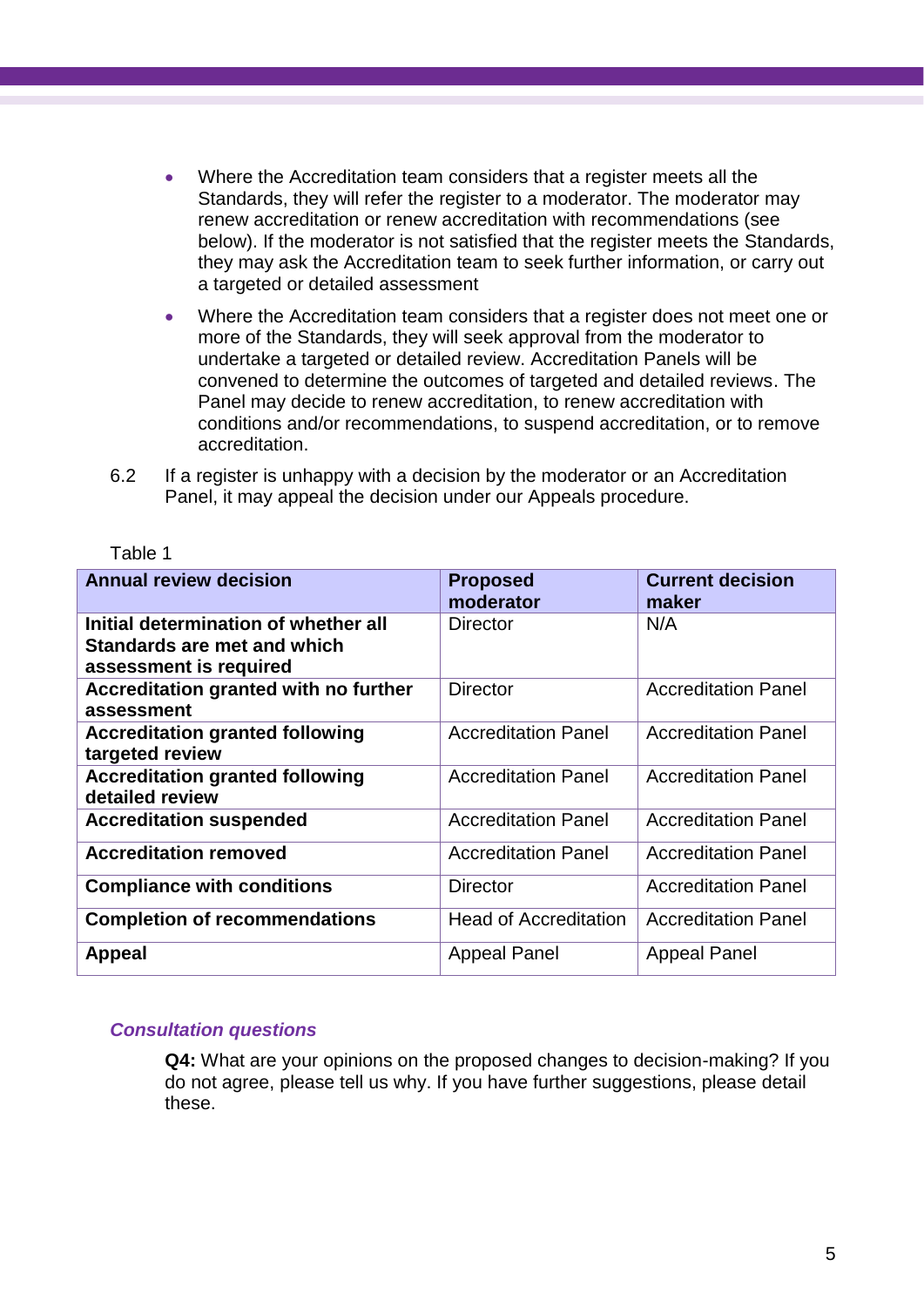### <span id="page-8-0"></span>7. Conditions, instructions, learning points

- 7.1 Accreditation Panels are currently able to issue three levels of requirements to registers; conditions, instructions and learning points. The definitions of these are as follows:
	- Condition: changes that must be made in order to gain or maintain accreditation
	- Instruction: actions that would improve practice but do not affect compliance with the Standards and that the Panel requires to be implemented and be satisfied of appropriate implementation within a given timeframe
	- Learning Point: actions that would benefit the operation of the register, the implementation of which would be verified during the annual review of accreditation.
- 7.2 We are proposing that we merge instructions and learning points into one category titled 'recommendations'.
- 7.3 We are also proposing to add a further category to outline areas of notable practice where registers are performing particularly well.
- 7.4 The proposed new definitions are as follows:
	- Condition: changes that must be made within a specified timeframe in order to gain or maintain accreditation
	- Recommendation: actions that would improve practice and benefit the operation of the register, but do not affect compliance with the Standards. Evidence should be provided of appropriate implementation within a given timeframe
	- Notable practice: areas that are innovative and/or demonstrate highly effective working methods.
- 7.5 Notable practice will be published on the register pages of the Authority's website. It is envisaged that notable practice will add to the shared learning across registers.
- 7.6 We believe that the above changes will add clarity and allow greater highlighting of the positive work undertaken by registers.

#### *Consultation questions*

**Q5:** What are your opinions on replacing learning points and instructions with 'recommendations', and adding 'notable practice'? If you do not agree, please tell us why. If you have further suggestions, please detail these.

**Q6:** Are there any aspects of the proposals within this paper that you feel could result in differential treatment of or impact on groups or individuals based on the following characteristics, as defined under the Equality Act 2010?

- Age
- Gender reassignment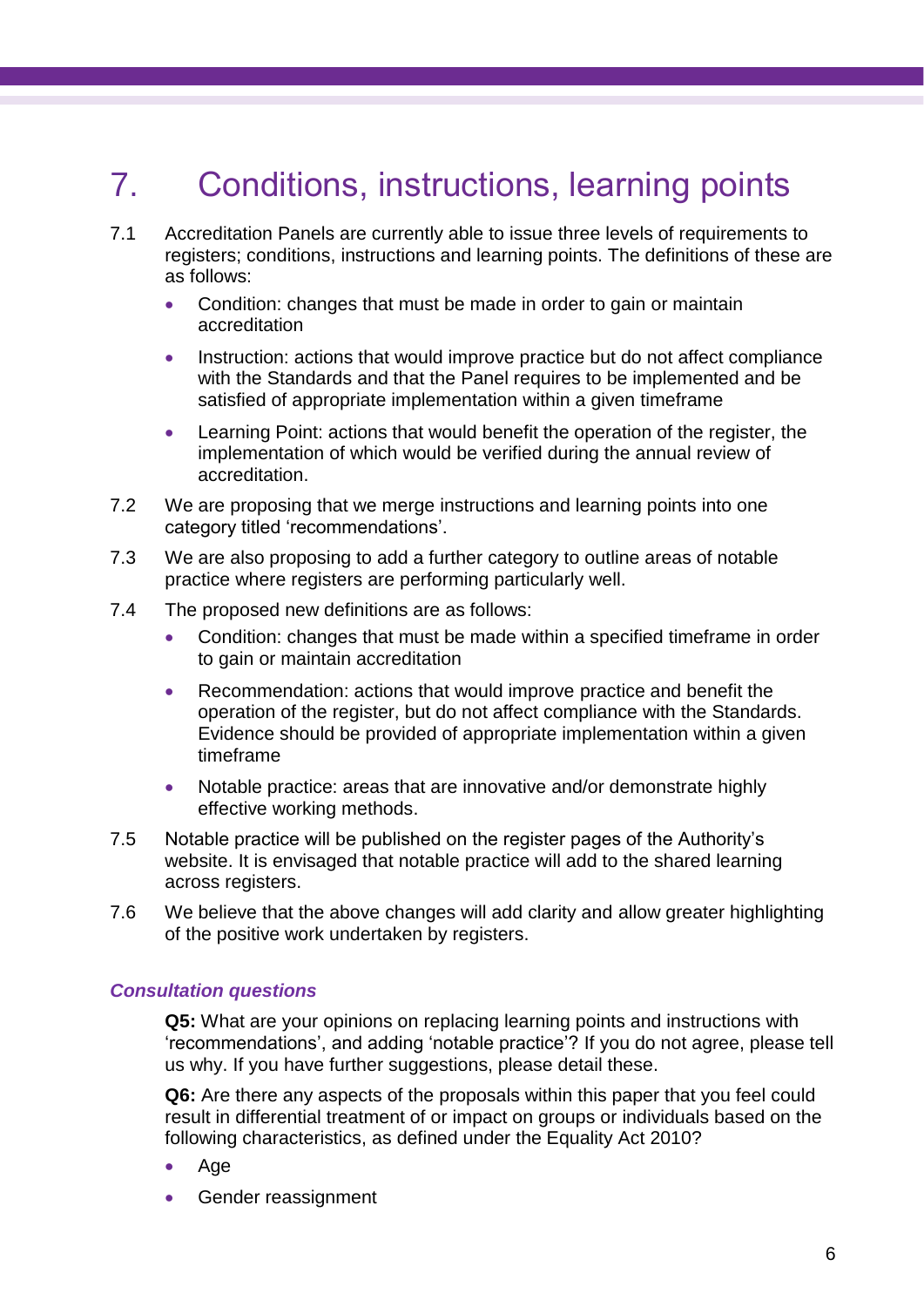- **•** Ethnicity
- Disability
- Pregnancy and maternity
- Race
- Religion or belief
- Sex
- Sexual orientation
- Other (please specify)

If yes to any of the above, please explain why and what could be done to change this.

**Q7:** Please provide any further comments you have on the proposals within this document.

### <span id="page-9-0"></span>8. Summary of questions and how to respond

- 8.1 **Q1:** What are your opinions on our proposal to introduce an initial step to decide the type of assessment we will carry out, including no further assessment? If you do not agree, please tell us why. If you have further suggestions, please detail these.
- 8.2 **Q2:** What are your opinions on the proposed changes to the annual review assessment process? If you do not agree, please tell us why. If you have further suggestions, please detail these.
- 8.3 **Q3:** What impact do you think the proposed changes will have, including on public protection and on Accredited Registers as organisations?
- 8.4 **Q4:** What are your opinions on the proposed changes to decision-making? If you do not agree, please tell us why. If you have further suggestions, please detail these.
- 8.5 **Q5:** What are your opinions on replacing learning points and instructions with 'recommendations', and adding 'notable practice'? If you do not agree, please tell us why. If you have further suggestions, please detail these.
- 8.6 **Q6:** Are there any aspects of these proposals that you feel could result in differential treatment of or impact on groups or individuals based on the following characteristics, as defined under the Equality Act 2010?
	- Age
	- Gender reassignment
	- **•** Ethnicity
	- **Disability**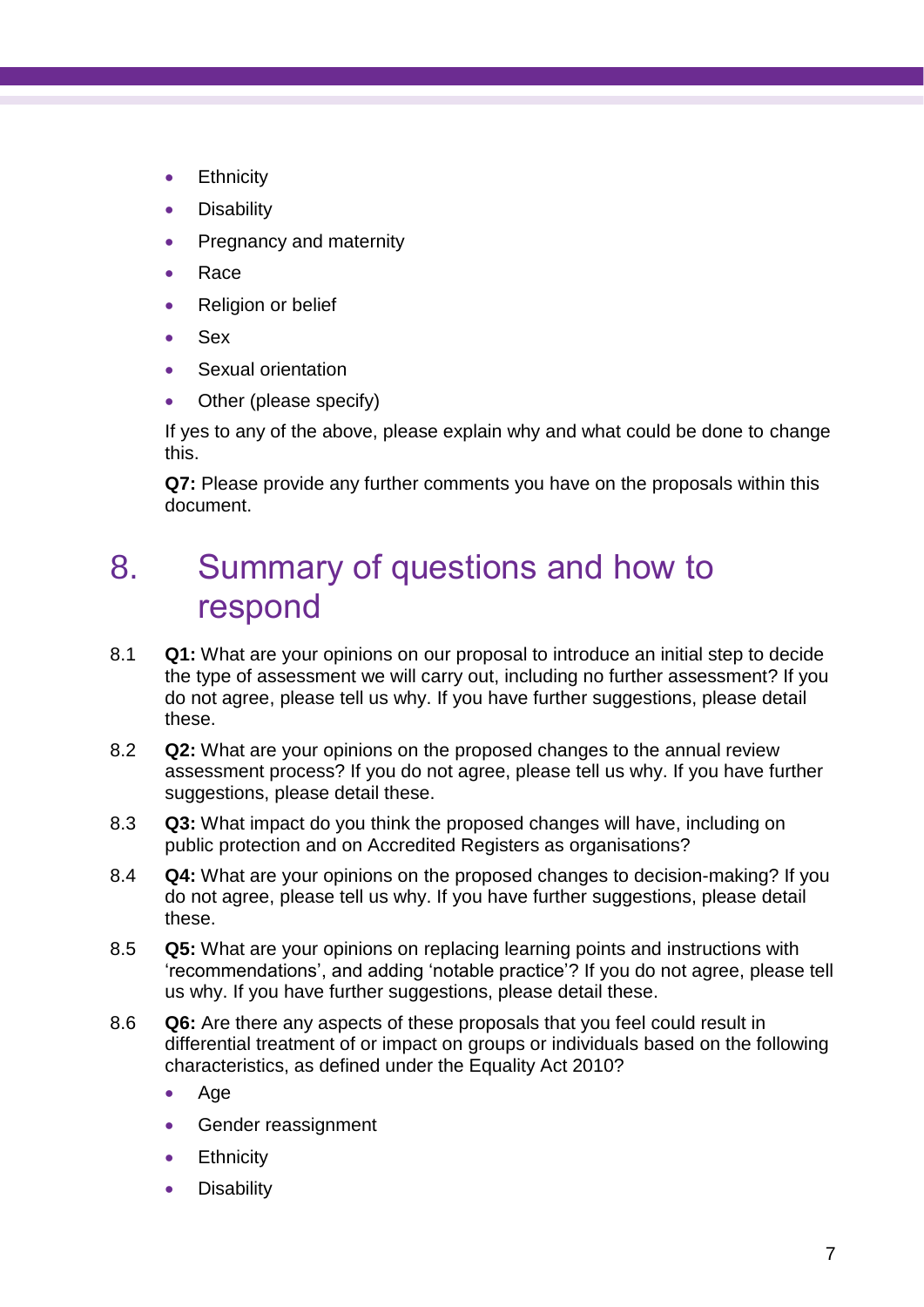- Pregnancy and maternity
- Race
- Religion or belief
- Sex
- Sexual orientation
- Other (please specify)

If yes to any of the above, please explain why and what could be done to change this.

**Q7:** Please provide any further comments you have on the proposals within this document.

8.7 Responses to this consultation should address the questions posed and be sent to the Accreditation team [\(accreditationteam@professionalstandards.org.uk\)](mailto:accreditationteam@professionalstandards.org.uk) by 16 June 2016. Responses can also be posted to the following address:

Accreditation team

Professional Standards Authority

157-197 Buckingham Palace Road

London

SW1W 9SP

- 8.8 If you have any queries, or require an accessible version of this document, please contact the Accreditation team on 020 7389 8037 or by email at [accreditationteam@professionalstandards.org.uk.](mailto:accreditationteam@professionalstandards.org.uk)
- 8.9 Responses will be analysed and used to inform the changes to the programme. Any changes will need to be ratified by the Authority's Board prior to implementation. Registers will be informed of any changes prior to their implementation.

### <span id="page-10-0"></span>9. Confidentiality of information

- 9.1 We will manage the information you provide in response to this consultation paper in accordance with our information security policies which can be found on our website [\(www.professionalstandards.org.uk\)](http://www.professionalstandards.org.uk/).
- 9.2 Any information we receive, including personal information, may be published or disclosed in accordance with the access to information regimes (primarily the Freedom of Information Act 2000 (FOIA) the Data Protection Act 1998 (DPA) and the Environmental Information Regulations 2004).
- 9.3 If you want the information that you provide to be treated as confidential, please be aware that, under the FOIA, there is a statutory Code of Practice with which public authorities must comply and which deals, amongst other things, with obligations of confidence. In view of this, it would be helpful if you could explain to us why you regard the information you have provided as confidential.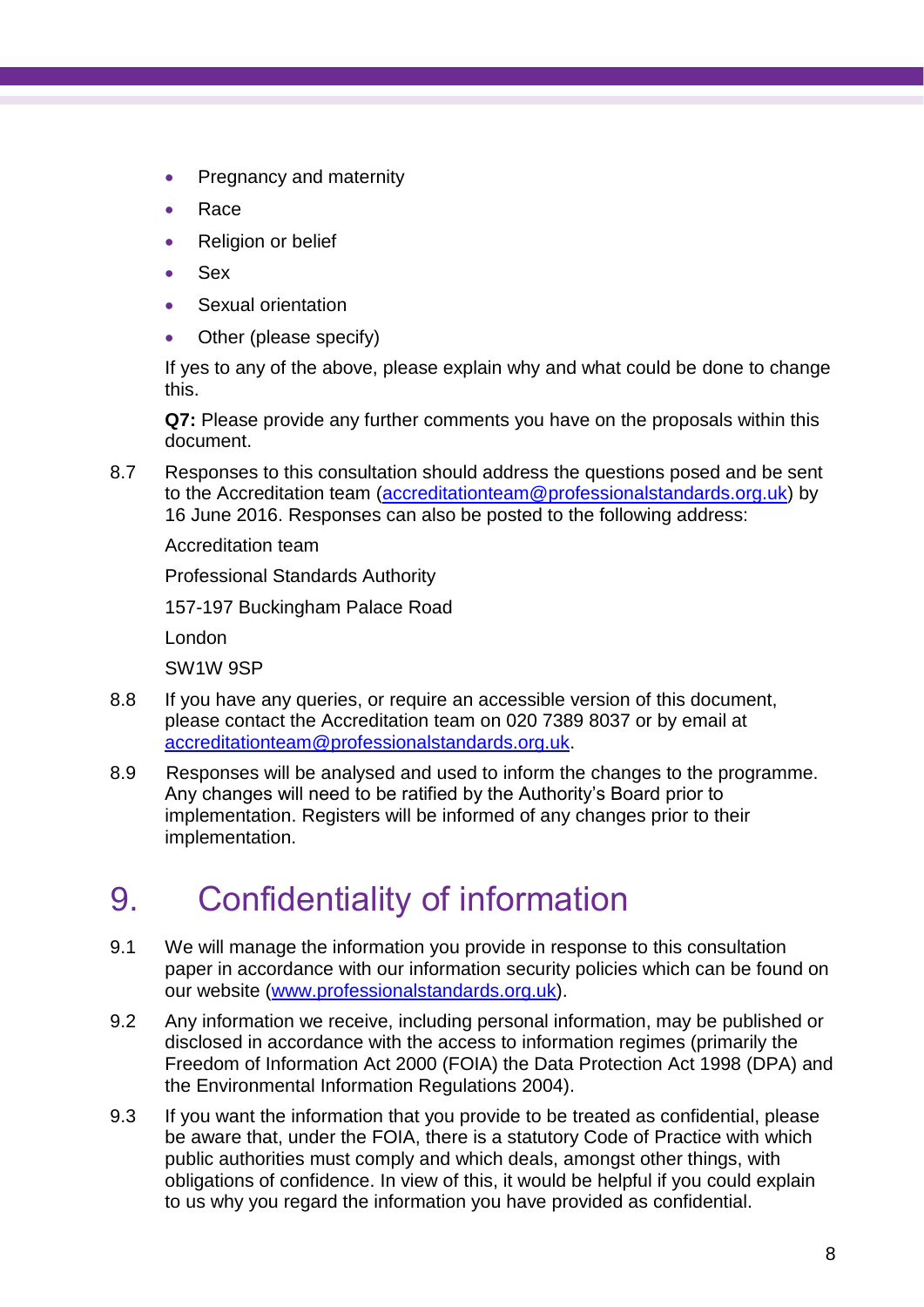- 9.4 If we receive a request for disclosure of the information we will take full account of your explanation, but we cannot give an assurance that confidentiality will be maintained in all circumstances. An automatic confidentiality disclaimer generated by your IT system will not, of itself, be regarded as binding on the Professional Standards Authority.
- 9.5 The Professional Standards Authority will process your personal data in accordance with the DPA and in most circumstances this will mean that your personal data will not be disclosed to third parties.

### <span id="page-11-0"></span>10. Consultation process feedback

10.1 If you have any concerns or comments to make regarding our consultation process, please contact:

Christine Braithwaite, Director of Standards and Policy Professional Standards Authority 157-197 Buckingham Palace Road London SW1W 9SP Tel: 020 7389 8030 Email: [christine.braithwaite@professionalstandards.org.uk](mailto:christine.braithwaite@professionalstandards.org.uk)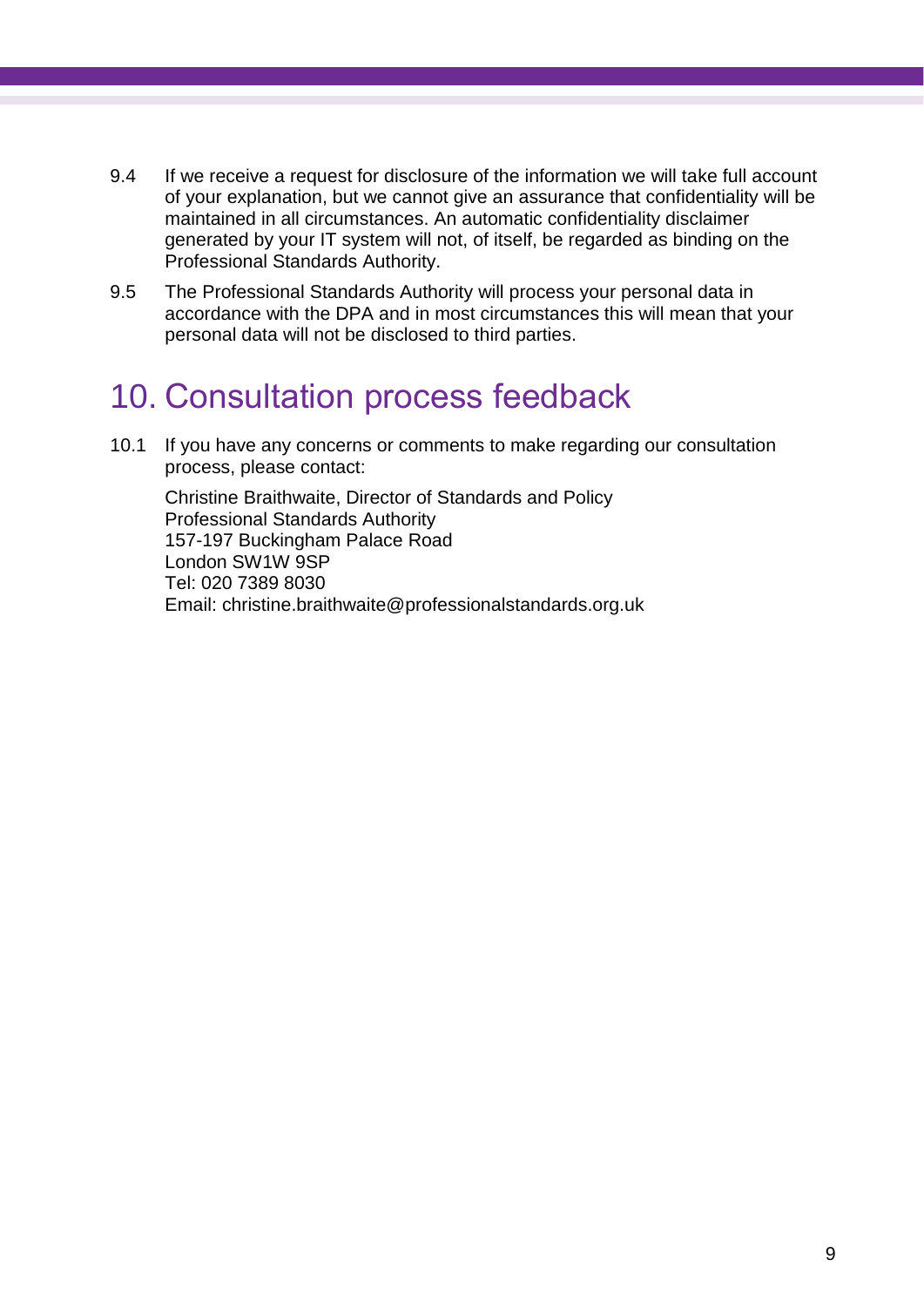## <span id="page-12-0"></span>11. Appendix

### 11.1 Flowchart outlining new annual review process